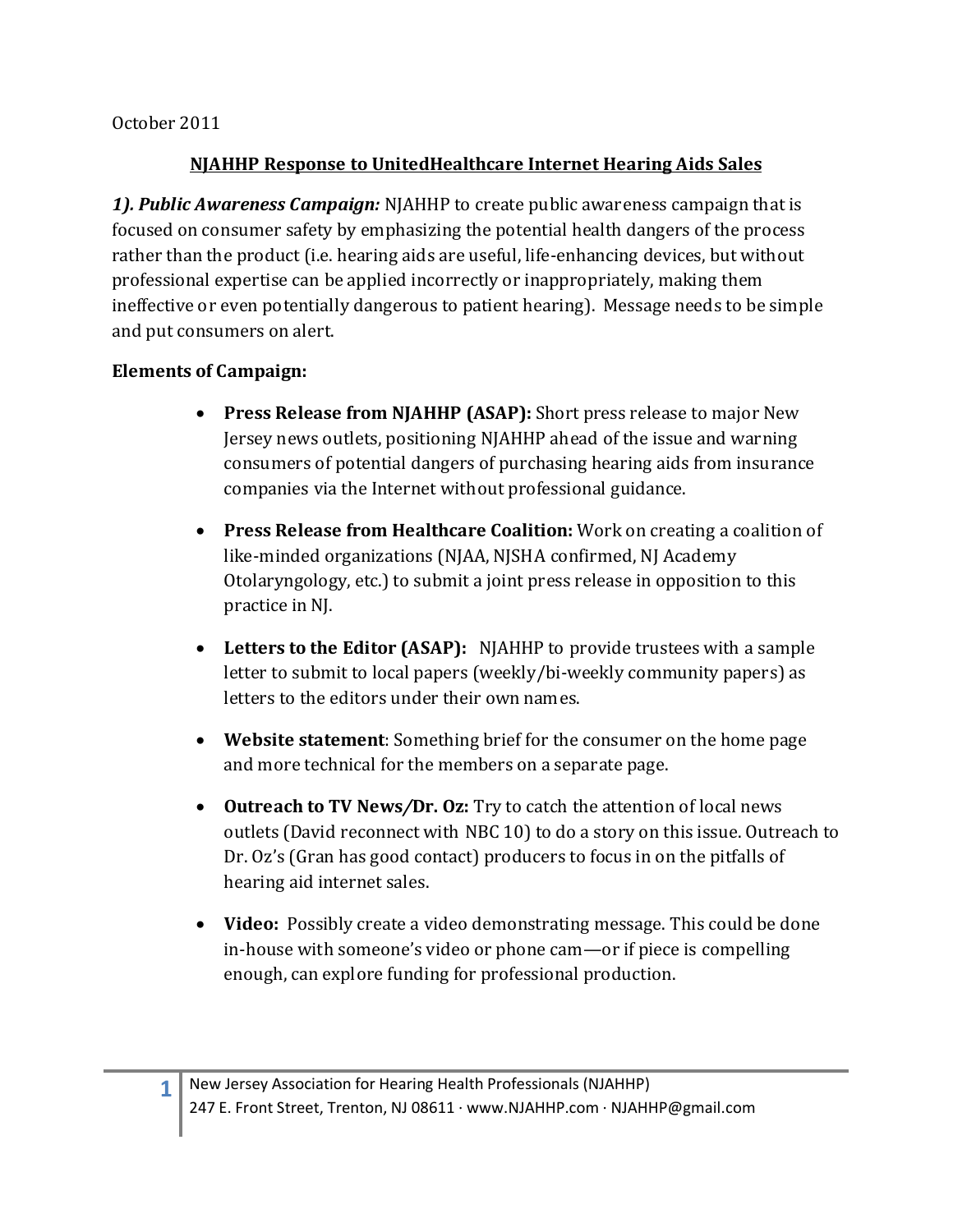## *2). Outreach to Regulatory Agencies:*

- · **NJ Department of Banking & Insurance***:* NJAHHP to file formal complaint with NJ Department of Banking & Insurance about the questionable practice of a health insurance company profiting from selling medical devices.
	- o NJAHHP to send letter to DOBI Commissioner in opposition to practice of allowing internet sales without professional guidance.
- · **Outreach to Department Human Services/Div. Deaf & Hard of Hearing?**
- · **Outreach to NJ Department of Human Services/Medicaid Div.—**point out that providing hearing aids without professional consultation is against state regs, as documented in Medicaid Hearing Aid Provider manual (delivery system is against state rules).
- · **Role of Hearing Aid Dispensers Committee (HADEC)?**
- · **Make Public Statement opposing practice to Division of Consumer Affairs**

*3). Legislative Outreach*: Begin building support of position within the Legislature. Reach out to legislators that are allies of NJAHHP (Senator Allen, Asw. Valerie Vanieri Huttle/Senator Joe Vitale—sponsors of MP3 bill). Select sponsors and build support for cosponsors.

Use California law as model. The following is a link to an informational brochure the CA Dept of Consumer Affairs offers on purchasing hearing aids: http://www.dca.ca.gov/hearingaid/consumers/brochure.pdf

Here is a link to a synopsis of the CA law: http://www.dca.ca.gov/hearingaid/consumers/mail\_order.shtml

Possible Avenues for Legislation: build grassroots network within NJAHHP (find out who NJAHHP members know/grassroots survey).

Legislative focus will be on two main points to ensure licensed hearing specialists remain part of the process. These points are:

> 1). Mail order/internet hearing aids may only be purchased through a dispenser licensed by the New Jersey Audiology Speech-Language Advisory Committee or and Hearing Aid Dispensers Board.